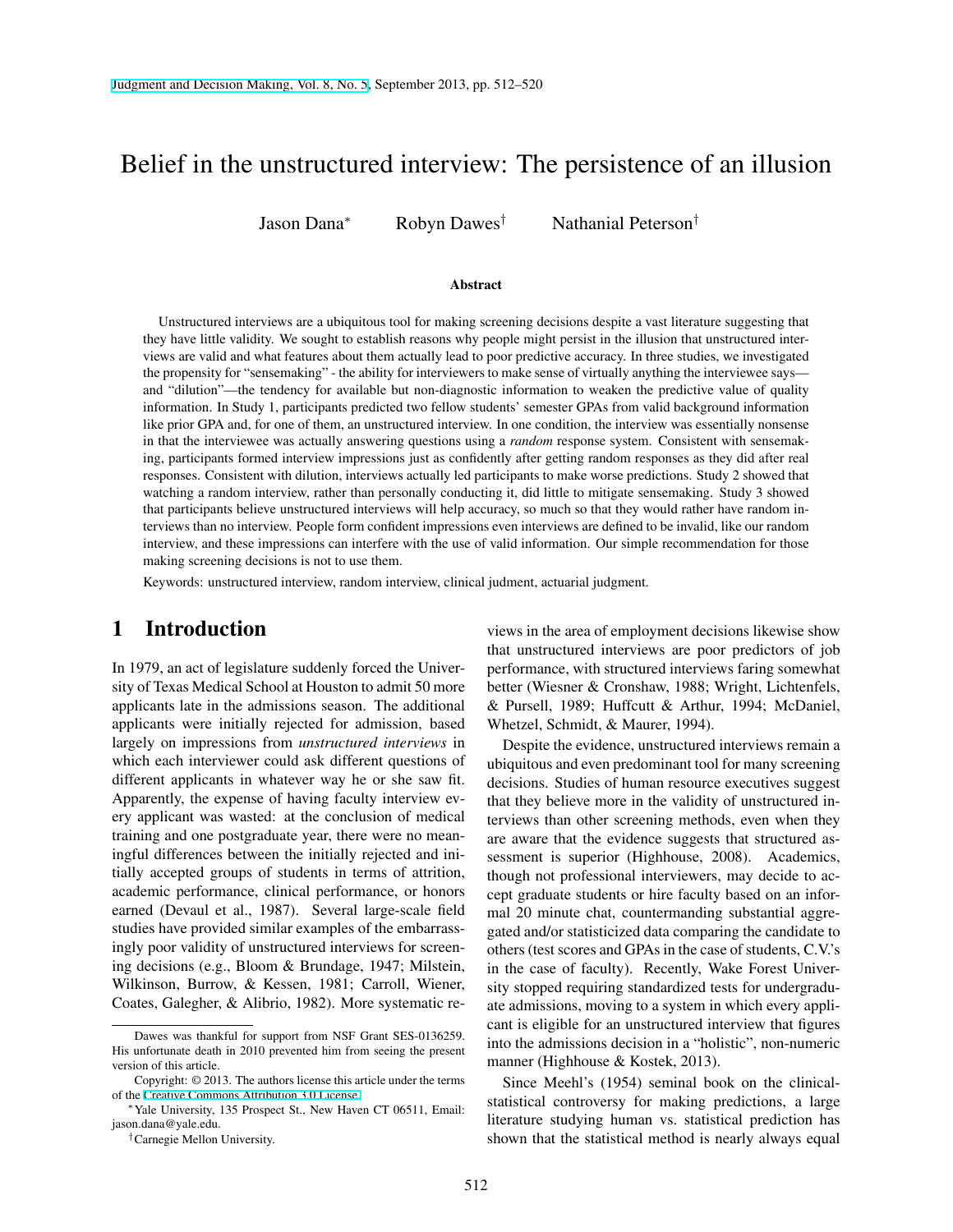or superior to clinical judgment (see Grove, Zald, Lebow, Snitz, & Nelson, 2000). Further, many common objections to the interpretation of this evidence have been thoroughly discussed and refuted (see, e.g., Dawes, Faust, & Meehl, 1989; Grove & Meehl, 1996). We do not seek to rehash these debates or provide merely another example of clinical judges failing to outperform a statistical rule. Rather, we seek to establish some reasons why people might persist in the illusion that unstructured interviews are valid and why they can harm predictions. Specifically, we explore how the inevitably noisy signals in an interview dilute the decision maker's potential use of valid information and how interviewers can form falsely coherent impressions from virtually anything the interviewee says or does.

Extending the literature in these ways is important for at least two reasons. First, it is reasonable to think that, while unstructured interviews are not particularly predictive, they will not *hurt* accuracy. At least, we are aware of no prior evidence that unstructured interviews decrease accuracy, e.g., by way of studying the same decision makers with and without access to interviews. This point becomes important because the issue is often raised that the interview conveys benefits beyond its predictive validity. For example, candidates who go through an interview process may have an increased sense of commitment and more likelihood to accept an offer. Thus, if one can get a benefit from conducting unstructured interviews and the interviews do not make one's judgment *worse*, it would seem riskless to use them for certain purposes. Indeed, this point was made without rebuttal in a discussion of the Wake Forest decision on the Society for Judgment and Decision Making's mailing list (2008–9, see the "search" at [http://www.sjdm.org\)](http://www.sjdm.org). We will provide evidence that exposure to unstructured interviews can indeed harm judgment.

Second, many have the feeling that the unstructured interview is the best way to uncover important information that is special to a candidate. Particularly, candidates may possess some personality traits at the extremes of the distribution that might make them ideal or unsuitable. These unusual cues, akin to what Meehl (1954) called "broken legs", could immediately remove a candidate from consideration or catapult a candidate ahead of others. Indeed, even a structured interview might not help for this purpose if the interviewer does not have in mind what this broken leg factor would be ahead of time. The logic of broken leg cues was addressed by Meehl, who pointed out that, if people were actually good at spotting broken legs that statistical rules miss, then they would be more accurate than statistical rules. This argument, however, has an important flaw in that it assumes that all errors and successes are equally important. If an interviewer is especially concerned with making some kinds of errors, such as missed broken legs, unstructured interviews could, in theory, be highly valuable in avoiding the most important errors, which may outweigh making a few more errors on the more mundane cases.

Basic psychological research, however, gives us reason to believe that unstructured interviews can harm judgment and reason to doubt that interviewers will be sufficiently adept at spotting special information, and not false alarms, about a candidate.

### 1.1 Can interviews hurt?

Access to an interview could hurt predictive accuracy because exposure to non-diagnostic information is known to dilute valuable information. Unstructured interviews expose interviewers to so many casual observations about the interviewee that have little or unknown diagnosticity that interviewers cannot help but get more information than they can use and thus, they must ignore some cues. Research on the "dilution effect" (e.g., Nisbett, Zukier, & Lemley, 1981; Zukier, 1982; Peters & Rothbart, 2000) shows that rather than just being ignored, extraneous information reduces reliance on good information. It is perhaps no coincidence that the stimuli for the earliest dilution effect studies, which included ample material judged non-diagnostic by study participants, came from interview snippets (Nisbett, Zukier, & Lemley, 1981). Because making good social judgments often requires ignoring information and relying on simple rules, cognitive traits that might normally be construed as positive, such as complexity of thought and need for cognition, can actually be detrimental to accuracy (Ruscio, 2000). In the presence of quality cues, most of the interview could serve as a distraction.

### 1.2 Can interviewers reliably extract special information from unstructured interviews?

Although too much irrelevant information dilutes the prediction process, it can also lead to unwarranted confidence due to sensemaking. People seek to impose order on events, so much so that they often see patterns in random sequences (Gilovich, 1991). As such, even the noisiest interview data are readily translated into a good story (see Dawes, 2001, Chapter 7) about the interviewee. Just as one can, post hoc, fit a "significant" statistical model to pure noise, interviewers have too many degrees of freedom to build a coherent story of interviewees' responses. If the interviewee gives a response that is inconsistent with the interviewer's impression, the interviewer can dynamically reformulate that impression, perhaps asking follow up questions until hearing a set of responses that confirm an impression. Without structure,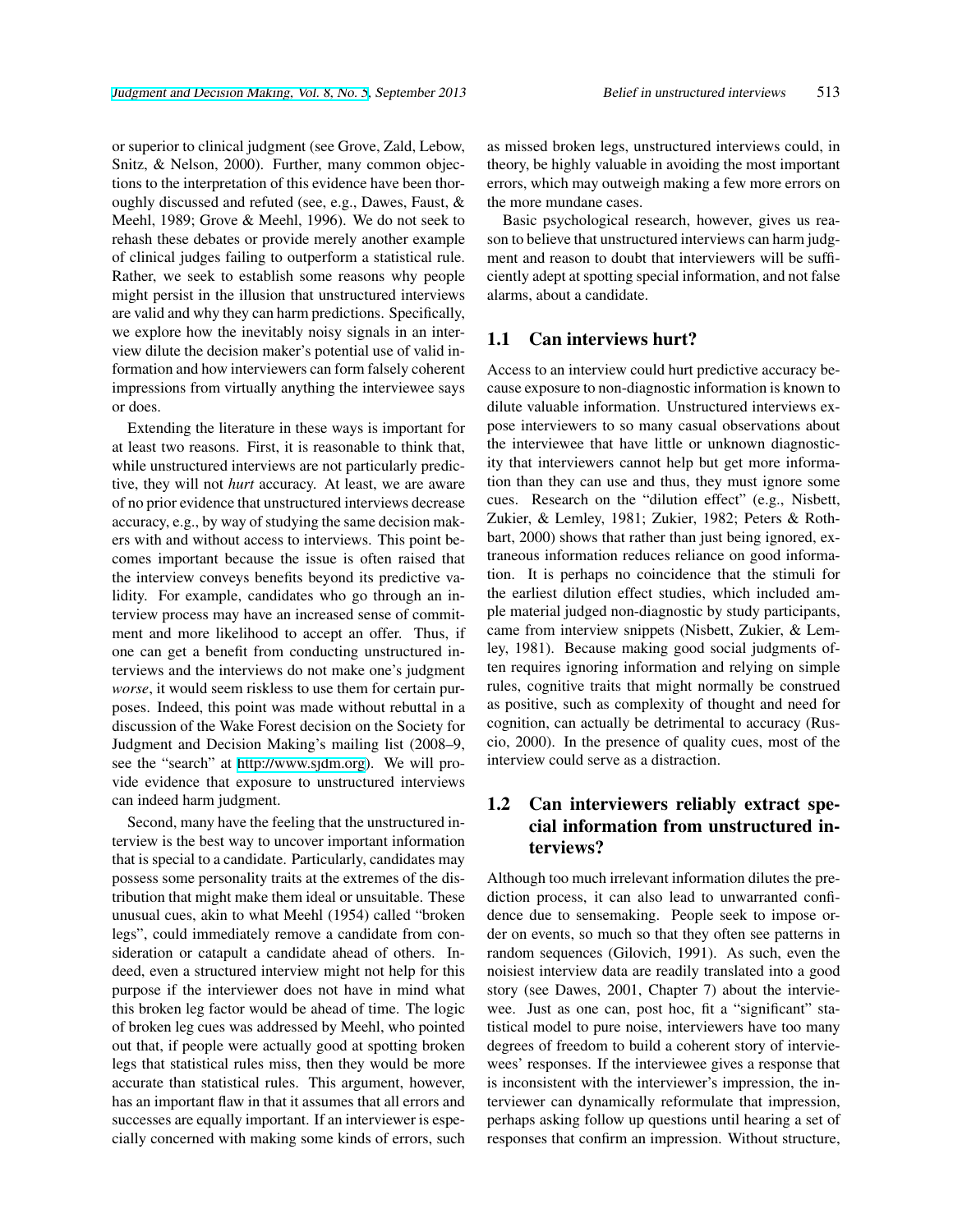interviewers may not ask questions intended to disconfirm these impressions. because people are inclined to seek information that confirms their hypotheses or avoid what might disconfirm them (Devine, Hirt, & Gehrke 1990; Sanbonmatsu, Posavac, Kardes, & Mantel, 1998).

As an example, someone known to one of the authors was given a panel interview for a potential job. Arriving 5 minutes early, she was immediately called into the room, where the interview went quite succesfully and she was offered the job on the spot. During the postmortem discussion, one of the interviewers was impressed by how well she composed herself after showing up 25 minutes late to the interview! Apparently, she had been misinformed that the time of the interview was 30 minutes after the hour, rather than on the hour as the panel expected, and she remained composed because she did not know she was late. Interestingly, nothing that the panel asked effectively tested this impression that the candidate was unusually composed under (what they believed were) the circumstances—they never learned that she thought she was early. Further, there are many other less flattering impressions than "composed" that could also have explained a lack of concern over being 25 minutes late, including flippant or arrogant.

The ability to sensemake combined with the tendency for biased testing allows unstructured interviewers to feel they understand an interviewee almost regardless of the information they receive. Unfortunately, a feeling of understanding, while reassuring and confidence-inspiring, is neither sufficient nor necessary for making accurate assessments (Trout, 2002). Further, there is empirical evidence that confidence and accuracy are often poorly related in interpersonal prediction contexts (Dunning, Griffin, Milojkovic, & Ross, 1990; Swann & Gill, 1997) and confidence has been shown to increase with information even in situations where accuracy does not (e.g., Andersson, Edman, & Ekman, 2005; Hall, Ariss, & Todorov, 2007). We suggest that people can feel confident in the validity of unstructured interview impressions even if they are worthless.

We experimentally tested the roles of dilution and sensemaking in the context of using unstructured interviews to predict social outcomes. Study participants predicted the semester GPAs of other students based on biographical information including GPA prior to the semester in question and in some cases, an unstructured interview. In some conditions, the interviews were nonsense for the task at hand because the interviewee secretly used a random responding system to answer questions, literally providing random answers to questions that were independent of the interviewee's natural response. Consistent with dilution, participants' GPA predictions were more accurate without the unstructured interview and less accurate than had they simply predicted that semester

Table 1: Interviewees' prior and obtained GPAs.

|                                                      | <b>Interviewees</b> |  |           |  |  |                                         |  |
|------------------------------------------------------|---------------------|--|-----------|--|--|-----------------------------------------|--|
| Study1                                               |                     |  | 2 3 4 5 6 |  |  |                                         |  |
| Prior GPA                                            |                     |  |           |  |  | 3.32 3.28 3.24 3.23 2.95 2.84 2.81      |  |
| Obtained GPA 3.80 3.08 3.71 3.34 2.68 2.69 3.35      |                     |  |           |  |  |                                         |  |
| Study 2                                              |                     |  |           |  |  | $1 \t2 \t3 \t4 \t5 \t6$                 |  |
| Prior GPA                                            |                     |  |           |  |  | 3.69 3.38 3.29 3.29 3.23 3.05 2.83 2.65 |  |
| Obtained GPA 3.83 3.80 4.00 2.83 2.65 3.59 3.00 3.31 |                     |  |           |  |  |                                         |  |

GPA would be equal to prior GPA, a strong cue that they were given before making predictions. Consistent with sensemaking, participants who unknowingly conducted random interviews were just as likely to indicate in postinterview surveys that they got good information as those who conducted accruate interviews. This is the first evidence we know of that unstructured interviews can be worse than invalid; they can actually decrease accuracy. Yet, while interviews were harmful in this context, even our nonsense interviews promoted a feeling of confidence in the interview impression.

# 2 Study 1

To explore whether interviews could dilute judgments and make them worse, we had student participants predict the semester grade point average (GPA) of two other students, one prediction with biographical information (described below) and an interview, the other with just biographical information. To explore whether interviewers sensemake, we developed a random responding system that the interviewees could use during the interview to see whether it would perturb predictive accuracy or subjective confidence in interview impressions.

### 2.1 Method

#### 2.1.1 Interviewers and interviewees

Interviewers were 76 undergraduate students at Carnegie Mellon University who were recruited through campus advertising and paid for their participation. We employed five Carnegie Mellon undergraduates (two female) as permanent interviewees. The interviewees ranged in age from 18 to 22, and represented multiple races, majors, and class standings. Two of the interviewees worked for two semesters, creating a total of 7 different semester GPAs to be predicted. Their prior cumulative GPAs and GPAs for the semester to be predicted are listed in Table 1.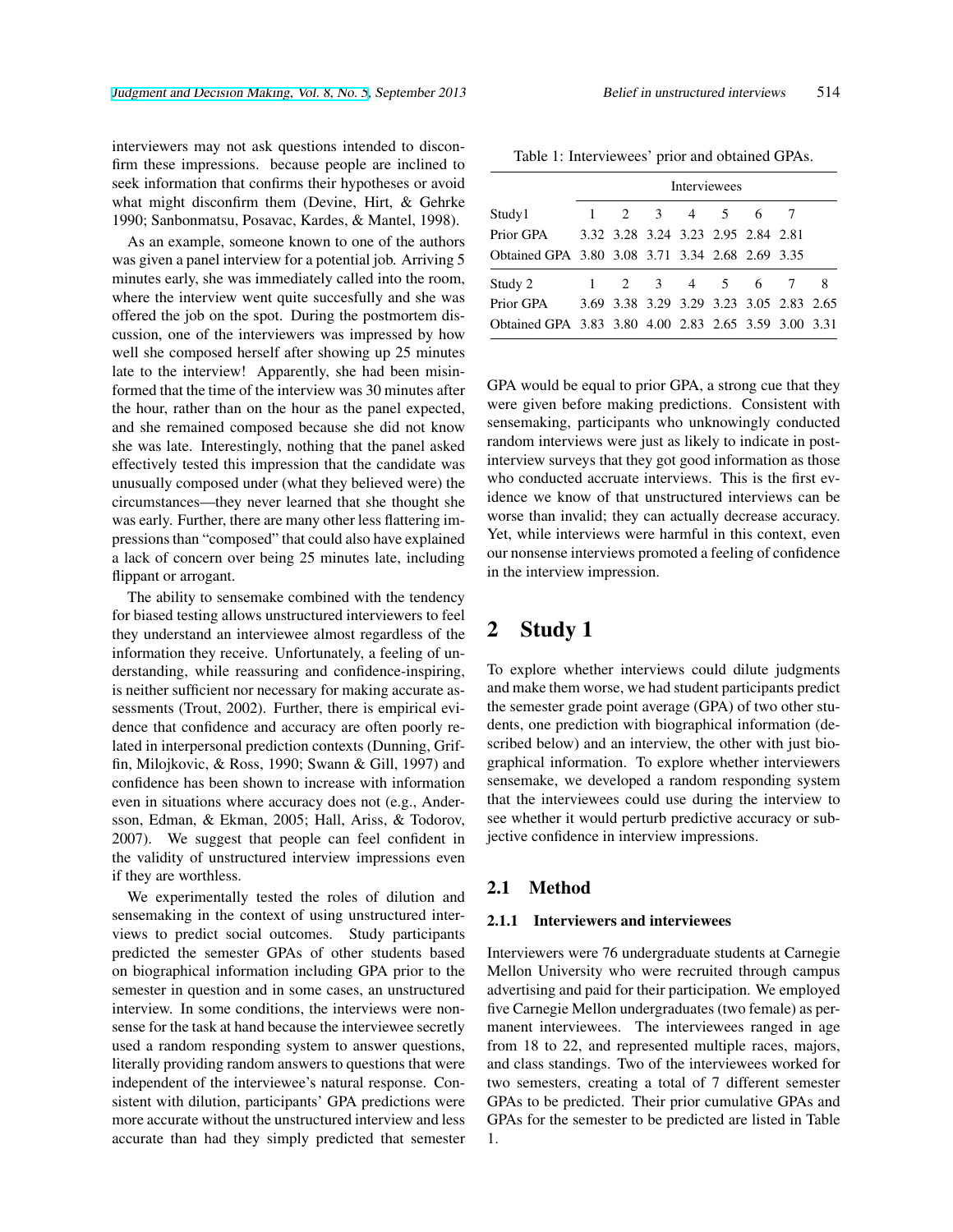#### 2.1.2 Procedures

Participants were introduced to a randomly assigned interviewee and asked to conduct a 20 minute interview with the goal of predicting the interviewee's GPA for a given semester. An experimenter remained in the room during the interview to track time and answer any questions about the task. Prior to interviewing, participants were told the interviewee's age, major, class standing, and course schedule for the semester to be predicted. Participants were offered a break 10 minutes into the interview, during which they could formulate more questions to ask.

After the interview, the interviewee was excused and participants made their GPA predictions, which were to be kept confidential from the interviewee. Before making their predictions, participants were given the interviewee's cumulative GPA prior to the target semester and informed that prior cumulative GPA by itself was the best statistical model for predicting GPAs at this institution (Lewis-Rice, 1989). After the GPA prediction, participants answered a brief questionnaire (Table 3) probing whether they got to know the interviewee and whether the interview provided useful information. Finally, 68 participants predicted the semester GPA for another target whom they did not interview using only the target's background information and cumulative GPA prior to the semester in question.

#### 2.1.3 Interview conditions

The structure of the interview varied according to the participant's random assignment to one of three conditions. In the *accurate* condition ( $n = 25$ ), participants could ask only closed-ended questions, i.e., "yes or no" or "this or that" questions. Interviewees answered these questions accurately. The *random* condition ( $n = 26$ ) was similar except that after the midway break, the interviewee secretly responded on a pseudo-random basis. Interviewees noted the first letter in the last two words of each question and classified them as category 1 (letters A through M) or category 2 (N through Z). If both letters belonged to the same category, the interviewee answered yes (or took the first option of a "this" or "that" question) and otherwise answered no. This system tends to equalize the frequency of yes and no answers as follows: Call the proportion of words that the interviewer samples from category 1. A yes answer occurs if both of the last 2 words are category 1, which occurs with probability  $p^2$ , or both category 2, which occurs with probability  $(1-p)^2$ . The total probability of a yes response,  $p^2 + (1-p)^2$ , is always closer to .5 than *p* itself. By employing random response, whether an interviewee's response did or did not match the interviewer's expectations or confirm the interviewer's impression was simply a matter of chance.

A lack of a significant difference in accuracy or survey answers between the accurate and random conditions might not reflect sensemaking on the part of the interviewer, but rather the deficient quality of all closed-ended interviews. That is, if closed-ended interviews are too low in quality for this task, any differences between random and accurate interviews might be muted. In that case, we would expect predictions to be better and ratings to be higher if participants could ask questions and demand answers in any way they wanted. To rule out this explanation, we also conducted a *natural* condition ( $n = 25$ ) in which no closed-ended constraint was placed on the interviewer's questions.

### 2.2 Results

The validity (correlation with actual outcomes) of GPA predictions following interviews (*r* = *.*31) was indeed significantly lower than the validity of using prior cumulative GPA alone  $(r = .65, t_{(73)} = 3.77, p < .05, d$ = *.*43; Hotelling's method for dependent r with Williams correction), information participants had when making their predictions. As dilution predicted, our unstructured interview did not prove helpful in light of an already strong cue of prior GPA. While worse than using prior cumulative GPA, a validity of .31 compares favorably to that of unstructured employment interviews for predicting job performance (Campion, Palmer, & Campion, 1997). Comparing the success of our interviewers with employment screeners is not totally appropriate—GPAs could be easier to predict becuase GPA is more reliable than measures of job performance or because job screeners do not have information as valid as prior GPA when making decisions. Still, the validities our interviewers were able to obtain provide at least some evidence that they were not completely deficient at the task.

Some of our interviewees were initially concerned that the random interview would break down and be revealed to be nonsense. No such problems occurred and random interviews proceeded much as interviews in our other conditions. Further, random responding did not make interviewers less accurate: Only the validity in the random condition  $(r = .42)$  was significantly different from zero, while validities in the accurate  $(r = .20)$  and natural  $(r = .29)$  conditions were not, though validities from these 3 conditions did not differ significantly from each other. A plausible concern is that random condition participants might have relied more on prior GPA because the interview was bad, thus inflating accuracy in the random condition because prior GPA was a strong predictor. This was not the case; GPA predictions were no more correlated with prior GPAs in the random condition  $(r = .54)$  than in the accurate  $(r = .53)$  or natural condition ( $r = .67$ ).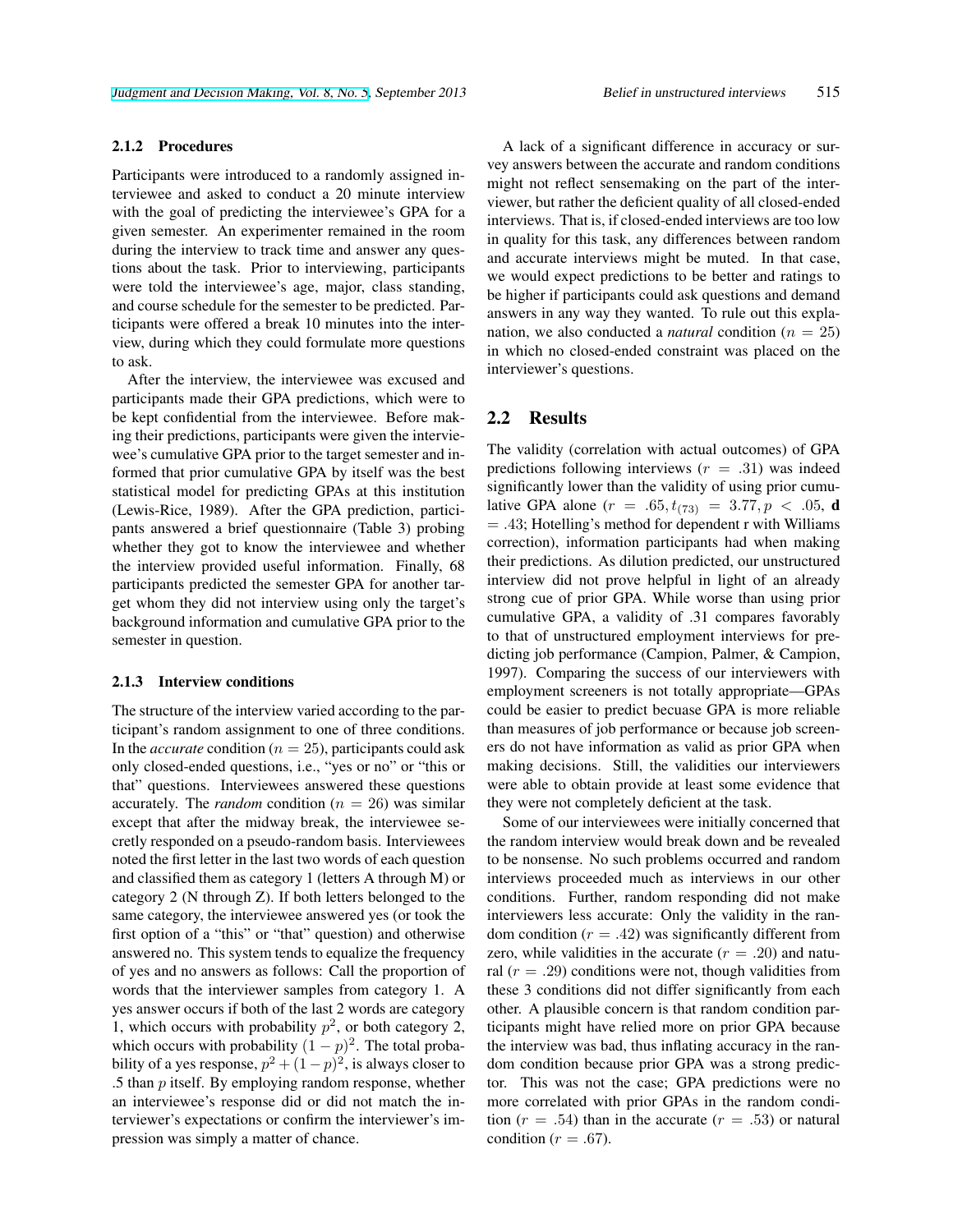| Predictors:                   | Study 1<br>(1) | Study 2<br>(2) | All<br>(3)       | Study 1<br>(4) | Study 2<br>(5) | All<br>(6)       |
|-------------------------------|----------------|----------------|------------------|----------------|----------------|------------------|
| <b>Actual GPA</b>             | $0.51***$      | $0.19*$        | 0.09             | $-0.21$        | 22.67          | 21.07            |
|                               | (0.08)         | (0.09)         | (0.016)          | (1.72)         | (17.42)        | (19.63)          |
| Access to interview           | $0.99**$       | 0.08           | $0.54*$          |                |                |                  |
|                               | (0.35)         | (0.42)         | (0.22)           |                |                |                  |
| Actual GPA $\times$ interview | $-0.28*$       | $-0.02$        | $-0.15*$         |                |                |                  |
|                               | (0.11)         | (0.12)         | (0.07)           |                |                |                  |
| Q <sub>1</sub>                |                |                |                  | $-0.37$        | $0.73**$       | 0.42             |
|                               |                |                |                  | (0.56)         | (0.27)         | (0.25)           |
| Q <sub>2</sub>                |                |                |                  | $-0.11$        | $-0.91**$      | $-0.64*$         |
|                               |                |                |                  | (0.48)         | (0.28)         | (0.25)           |
| Actual GPA $\times$ Q1        |                |                |                  | 0.13           | $-0.19*$       | $-0.11$          |
|                               |                |                |                  | (0.17)         | (0.08)         | (0.07)           |
| Actual GPA×Q2                 |                |                |                  | 0.03           | $0.26***$      | $0.18*$          |
|                               |                |                |                  | (0.15)         | (0.08)         | (0.07)           |
| Target dummies                | No             | N <sub>0</sub> | Yes <sup>1</sup> | No             | N <sub>0</sub> | Yes <sup>1</sup> |
| Clustering at subject level   | Yes            | Yes            | Yes              | N <sub>0</sub> | N <sub>0</sub> | N <sub>o</sub>   |

Table 2: Regression analyses of the accuracy of GPA predictions. (Dependent Variable: Predicted GPA.)

*<sup>∗</sup> p <* 0*.*05, *∗∗ p <* 0*.*01.

1. Two interviewees obtained the same GPA when samples are combined, thus dummies representing each interviewee are included.

2. Eight participants who did not make a prediction without an interview are excluded.

Although participants judged the interview to be somewhat informative, GPA predictions were actually less accurate with interviews  $(r = .31)$  than without them  $(r = .61)$ . Because these correlations involved different judgments by the same participant, we tested the difference using regression with participant random effects, regressing GPA predictions on actual GPA, a dummy  $= 1$  if an interview was conducted, and the interview*×*GPA interaction. The results in column 1 of Table 2 indicate that the interaction term was negative and significant, meaning that predictions were indeed significantly less correlated with outcomes when an interview was performed.

Table 3 shows that the mean agreement with the statements "I am able to infer a lot about this person given the amount of time we spent together" (accurate = 2*.*72, nat- $\text{ural} = 2.80, \text{ random} = 2.85$  and "From the interview, I got information that was valuable in making a GPA prediction" (accurate  $= 3.00$ , natural  $= 3.12$ , random = 3*.*31) was similar across all conditions, with no significant differences emerging  $(F_{(2,73)} = .233$  and 1.714, respectively). While comparisons of accuracy and subjective impressions yielded null results between random and truthful interviews, in both cases the direction was Table 3: Study 1 post prediction questionnaire. Mean agreement with statements on a 4-point Likert scale  $(1 =$ disagree,  $4 = \text{agree}$ ) with standard errors in parentheses.

|                                                                                           | Accurate | Random                              | Natural |  |  |  |
|-------------------------------------------------------------------------------------------|----------|-------------------------------------|---------|--|--|--|
| I am able to infer a lot about this person given the<br>amount of time we spent together. |          |                                     |         |  |  |  |
|                                                                                           |          | $2.72(.68)$ $2.85(.47)$ $2.80(.58)$ |         |  |  |  |
| From the interview, I got information that was<br>valuable in making a GPA prediction.    |          |                                     |         |  |  |  |
|                                                                                           |          | $3.00(.65)$ $3.31(.55)$ $3.12(.60)$ |         |  |  |  |

"wrong"—prediction accuracy and impressions of usefulness trended higher for random interviews. Agreement with these questions did not significantly modulate accuracy. Column 4 of Table 2 reports the results of regressing GPA predictions on obtained GPA, questions 1 and 2, and their interactions. Neither question interacted significantly with GPA.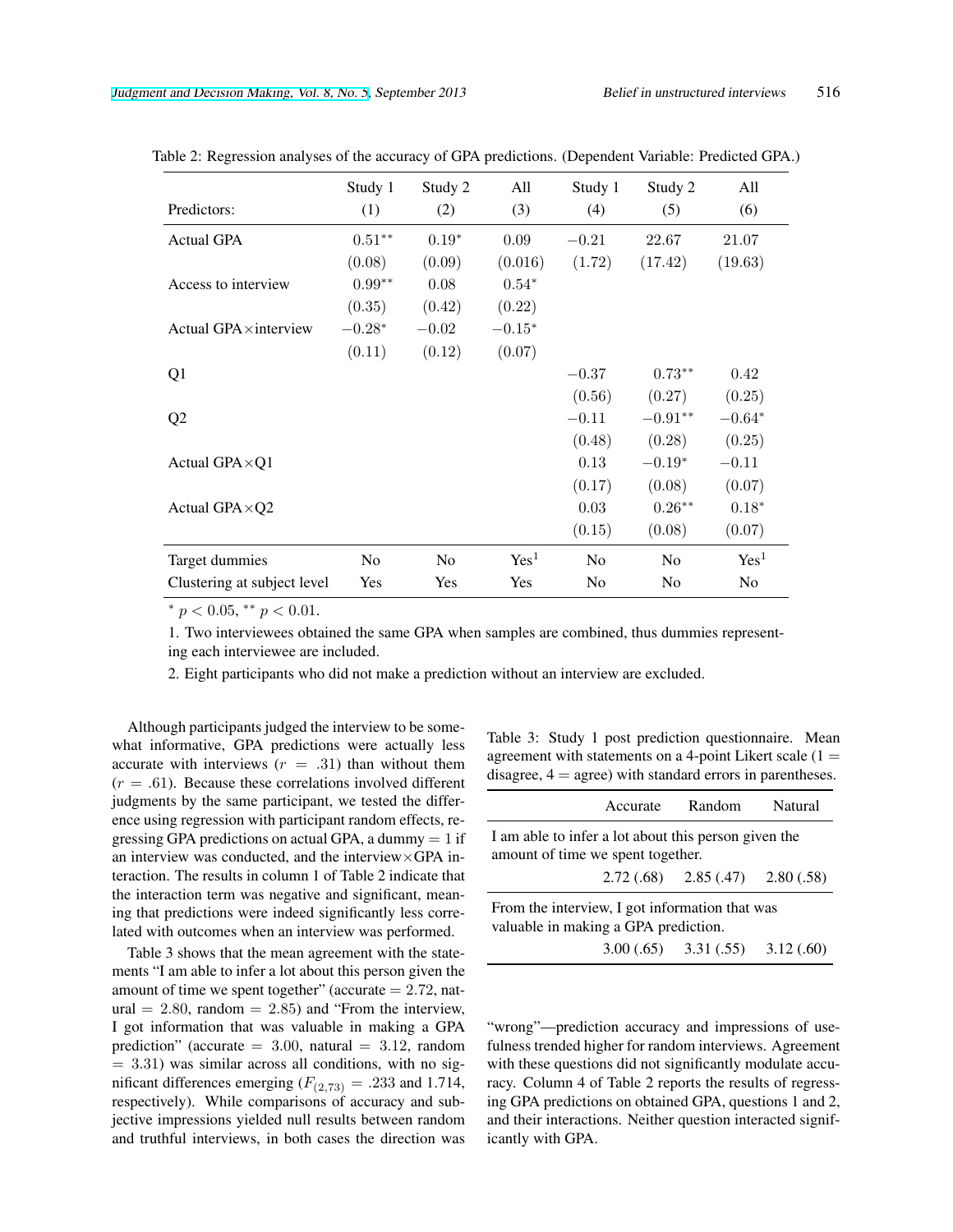### 2.3 Discussion

Consistent with sensemaking, a random interview did not perturb either GPA predictions or subjective impressions about the quality of the interview or the extent to which they got to know the interviewee. Consistent with dilution, a single, strong cue—past GPA—predicted better than participants themselves, even though they had this information. Further supporting dilution, participants made better predictions without an interview than with one. While participants generally agreed that they got useful information from interviews, interviews significantly impaired accuracy in this environment.

Perhaps one reason that participants felt interviews were useful and made sense of them even when they were random is that they conducted them. The person conducting the interview controls the questions, which could be important to at least the sensemaking part of our results. If participants merely watched the interviews, rather than conducting them, would they be less prone to either or both effects? By having participants watch pre-recorded interviews, we could also directly assess whether they can tell random from accurate by informing them of the possibility that the interview they watched was random and asking them to guess which type they saw.

### 3 Study 2

Rather than conducting the interview themselves, participants in Study 2 watched a pre-recorded interview that another student had conducted. Because this procedure did not allow participants to ask their own questions, they could be less prone to confirming their own theories of the interviewee and thus less prone to sensemaking. If so, we might expect participants to be able to discern random from accurate interviews.

### 3.1 Method

#### 3.1.1 Participants and interviewees

Participants were 64 undergraduate students at Carnegie Mellon University who were recruited through campus advertising and paid for their participation. Eight Carnegie Mellon undergraduates (5 female) participated as interviewees and consented to having two interview sessions recorded (one random, one accurate) as stimuli for the study. Interviewees ranged in age from 19 to 21, and again represented multiple races, majors, and class standings. Table 1 lists their prior and obtained GPAs.

#### 3.1.2 Procedures

Procedures were the same as in Study 1, with the following exceptions. Prior to conducting the experimental Table 4: Study 2 mean Likert responses  $(5 =$  strongly agree) to post experimental questions by condition (standard errors in parentheses).

|                                                                                                       | Accurate                  | Random |  |  |  |
|-------------------------------------------------------------------------------------------------------|---------------------------|--------|--|--|--|
| I am able to infer a lot about this person given the<br>interview I just watched.                     |                           |        |  |  |  |
|                                                                                                       | $3.47(0.92)$ $3.47(1.08)$ |        |  |  |  |
| From the interview I just watched, I got information<br>that was valuable in making a GPA prediction. |                           |        |  |  |  |
|                                                                                                       | $3.66(0.94)$ $3.75(0.98)$ |        |  |  |  |

sessions, we video-recorded 16 interviews (one accurate and one random for each interviewee, natural interviews were not used) conducted similarly to Study 1, except that the random interview was now random responding throughout instead of after the break. Participants were randomly assigned to watch one of the 16 interviews via computer interface and predict the interviewee's GPA for a given semester. Each interview was randomly assigned to four different participants. The post interview question wording was amended slightly (Table 4) to reference the interview that was watched and the Likert-type scale now ranged from 1 to 5 and included a "neither agree nor disagree" point. After the post-interview questionnaire, participants were informed that their interview was randomly drawn from a pool containing half random interviews and asked to guess whether it was random or accurate.

### 3.2 Results

GPA predictions were about equally correlated with actual GPAs as they were in Study 1  $(r = .28)$ . For this sample of interviewees, however, prior GPA was not as predictive of semester GPAs as it was in Study 1 (*r* = *.*37) and was not significantly more accurate than participant predictions. Thus, this form of dilution was not present in Study 2. Though the procedure in Study 2 is somewhat different, it is informative to combine results with Study 1 to see if, overall, dilution is present, especially considering that the sample of interviewees on which this result somewhat depends is small. Combining both studies, prior GPA alone predicts significantly better than our participants do with interviews  $(t_{(137)} = 2.59, p < .05, d = .44)$ .

Even though participants did not control the course of the interview in Study 2, subjective impressions were again unperturbed by random responding. Table 4 shows that mean agreement with the statements "I am able to infer a lot about this person given the interview I just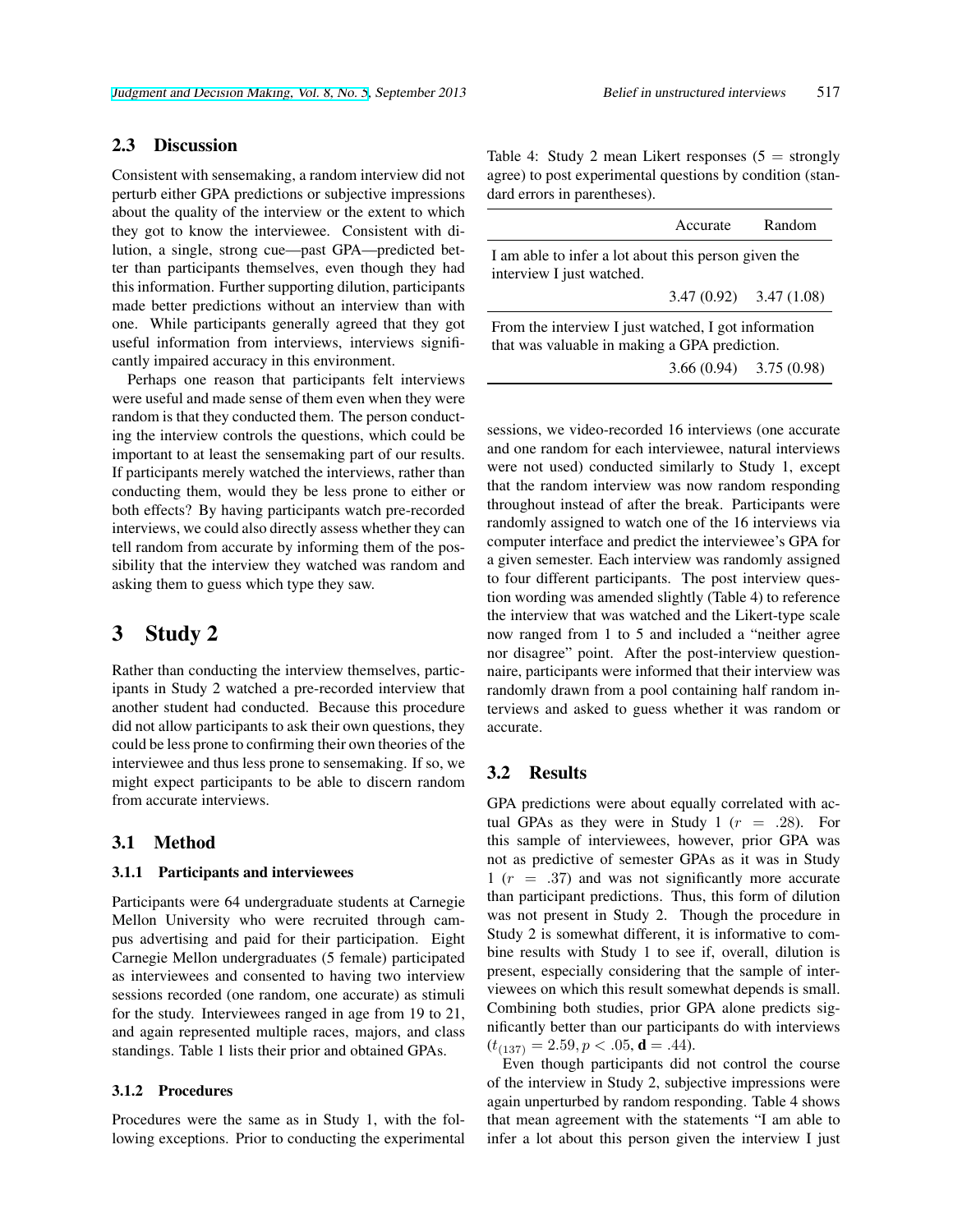Table 5: Frequency of accurate/random guesses by interview type.

|                |    | Random Accurate Total |    |
|----------------|----|-----------------------|----|
| Guess Random   | 13 | 3                     | 16 |
| Guess Accurate | 19 | 29                    | 48 |
| Total          | 32 | 32                    |    |

watched" (accurate  $= 3.47$ , random  $= 3.47$ ) and "From watching the interview, I got information that was valuable in making a GPA prediction" (accurate = 3*.*66, random = 3*.*75) was again similar across conditions, with agreement in the random condition again being equal or higher. As in Study 1, GPA predictions relied on prior GPA about the same for random  $(r = .58)$  and accurate  $(r = .55)$  interviews.

We again tested for interactions between answers to the post-experimental questionnaire and predictive accuracy. As can be seen in column 5 of Table 2, both interactions were significant in Study 2. Interestingly, the coefficients on each question and on each interaction had opposite signs, such that feeling one is able to infer a lot about the interviewee negatively impacted accuracy, while feeling one had gotten good information from the interview positively impacted accuracy. When studies 1 and 2 are combined, shown in column 6 of Table 2, only the interaction between the valuable information question and accuracy remained significant. This result seems somewhat paradoxical: Access to interviews overall decreased accuracy, but given that a participant had access to an interview, greater agreement that one had gotten valuable information from the interview increased accuracy. This result raises the question of whether our finding of poorer accuracy following interviews is driven by a subset of participants who did not feel they got useful information from the interview, but used it anyway. The effects are not so simple, however. For example, looking at only those participants who agreed with the valuable information question (answers of 4 or 5), the validity of predictions was only .29. Thus, there is no simple main effect such that those who felt they got valuable information from the interview were more accurate.

Table 5 tabulates participants' judgments of whether they saw an accurate or random interview across interview type. Participants correctly classified 66% of the interviews, significantly better than chance  $(\chi^2_{(1)} =$  $8.33, p < .01$ ). This result, however, was largely driven by the participants judging all interviews to be accurate: accurate interviews were nearly always judged to be accurate (29*/*32), and more than half of random interviews were judged accurate (19*/*32). Indeed, the tendency to

judge all interviews accurate was significantly stronger than the tendency to be correct (McNemar's test,  $\chi^2_{(1)} =$  $11.63, p \, < .001$ ). Thus, while participants have some skill in identifying accurate from random interviews, they also see most interviews as probably being accurate, indicating some degree of sensemaking. Whether participants were accurate in this judgment, whether participants judged their interview to be accurate, and whether participants correctly judged their interviews to be accurate all did not interact with accuracy of GPA predictions  $\text{(all } p > .30).$ 

Although participants who merely watched interviews were still prone to sensemaking, their predictions were not more accurate without an interview, inconsistent with dilution (see column 2 of Table 2). Dilution did not hold for these participants, however, largely because nointerview predictions, which were not handled differently in this study, were much less accurate  $(r = .26)$  than in Study 1, while predictions following all interviews were about as accurate as in Study 1 ( $r = .28$ ). Of course, while interviews did not make predictions worse, they also did not make them significantly better. Our two studies thus fail to indicate any incremental validity from interviews, and Study 1 suggests a decrement in validity. At best, one can say that watching an interview did not hurt but conducting one did. While the procedures are different across the studies, it is again informative to combine the data and repeat our test of predictive validity with and without an interview. Column 3 of Table 2 shows that the interview*×*GPA interaction is negative and significant; thus, interviews are overall negatively associated with accuracy.

### 3.3 Discussion

Watching interviews did little to mitigate sensemaking; participants' predictive accuracy and subjective impressions were similar after watching random and accurate interviews, and they were more likely to see interviews as accurate whether they were or not. One objection to our interpretation of Studies 1 and 2 is the presence of experimental demand to use interviews. Because we took the trouble of having participants conduct or watch interviews for the majority of the study's duration, it is not unreasonable to assume that participants felt they should use the interview, regardless of their feelings about its validity. Of course, such implicit demands are also present in real-world settings in which one is forced to conduct an interview for screening purposes. Still, one may wonder whether participants believed that interviews aided accuracy, a question we explore in Study 3.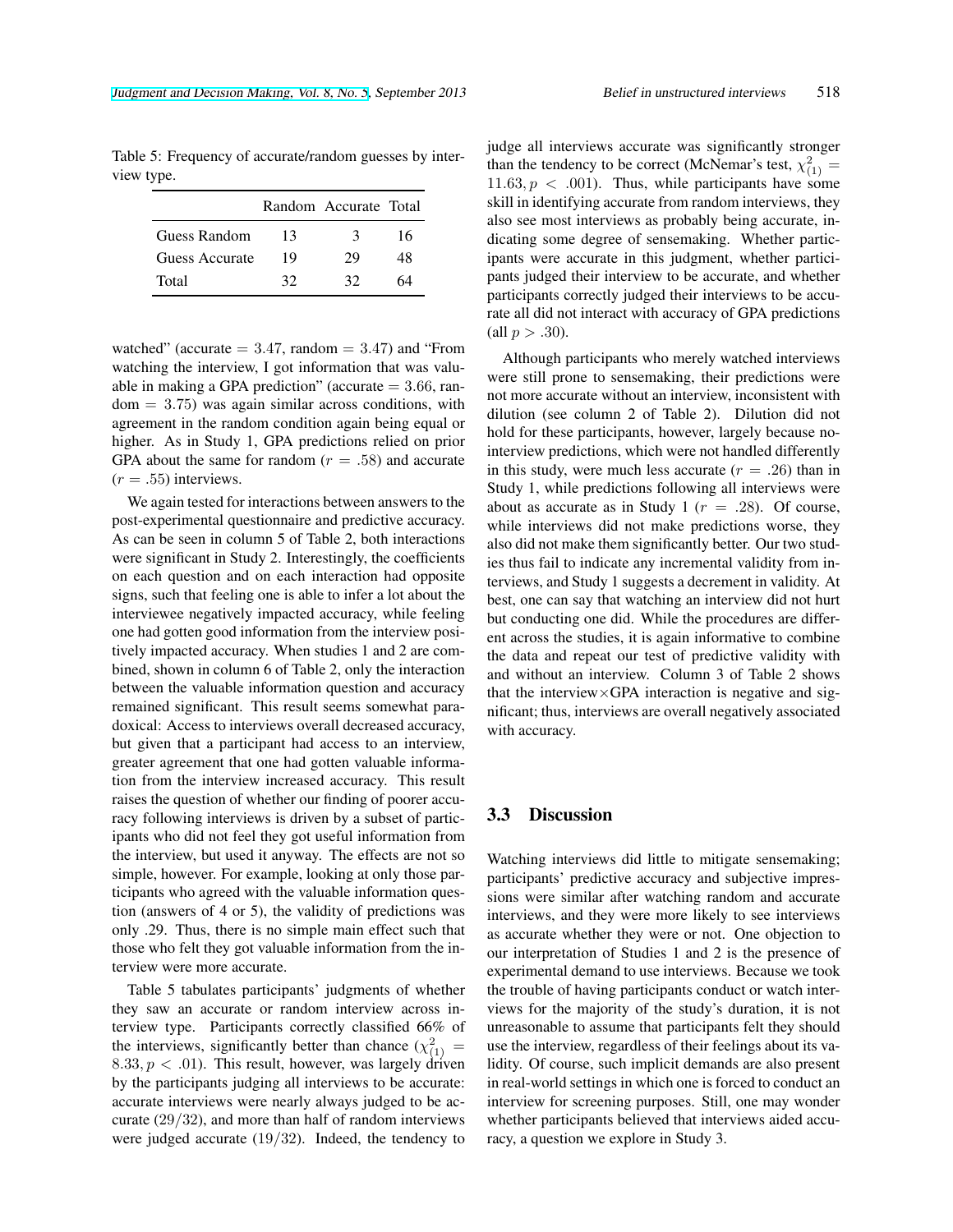Table 6: Dominance matrix in which cell frequencies are the number of participants who ranked the column method better than the row method.

|                  |     |      |     | Natural Accurate Random No interview Total |     |
|------------------|-----|------|-----|--------------------------------------------|-----|
| Natural          |     | 36   | 12. | 13                                         | 61  |
| Accurate         | 128 |      | 28  | 22                                         | 178 |
| Random           | 153 | 136  |     | 68                                         | 357 |
| No interview 152 |     | 142. | 96  |                                            | 390 |

# 4 Study 3

### 4.1 Method

One hundred sixty nine Carnegie Mellon University students completed this task as part of a longer session. Participants were given descriptions of the methods and conditions used in Study 1 (except that the random condition was full random as in Study 2), including the information that participants were given prior GPA and then asked to predict a student's GPA from a given semester. Participants in Study 3 were then asked to rank the interview types (including no interview) in terms which they would like to have to make their predictions as accurately as possible. That is, they were essentially asked about the incremental validity of each type of interview.

### 4.2 Results

The modal accuracy rankings for first through last place were natural interview first, followed by accurate, random, and no interview, respectively, making the prediction type for which participants were the most accuate in Study 1 the least favored. This ranking was also the single most common, chosen by 57 (33%) of our participants. No participant ranked the natural condition last, while 56% of participants ranked no interview last. The dominance matrix in Table 6 depicts all aggregate pairwise preferences by reporting how many participants ranked the interview type in the column over the type in the row. Even random interviews, which by definition contain misleading information, were preferred to no interview by 96 participants (57%). By ranking the random interview ahead of no interview, a simple majority of our participants showed that they did not anticipate a dilution effect: Apparently, they believed that random interviews contained *some* useful information that all of the useless information would not drown out. Thus, while interviews do not help predict one's GPA, and may be harmful, our participants believe that any interview is better than no interview, even in the presence of excellent biographical information like prior GPA.

# 5 Discussion

We set out to examine whether unstructured interviews could harm predictive accuracy and whether interviewers would believe they garnered useful information from the interview regardless of its quality. Consistent with dilution, Study 1 showed that participants were better at predicting other students' GPAs when they were not given access to an unstructured interview in addition to background information. Further, participants predicted worse than if they had used prior GPA alone, information they were given before making their predictions. Consistent with sensemaking, participants were just as able to make coherent impressions when the interviewee responded randomly, both in terms of the accuracy of their predictions and their confidence in their subjective impressions. Study 2 showed that even when watching rather than conducting an interview, participants were still somewhat prone to sensemaking. Finally, Study 3 showed that participants believe that interviews will help in this context, so much so that they rate random interviews as being more helpful than no interview, which was, in fact, the best way to make predictions in Study 1 and as good as other methods in Study 2.

Our findings suggest a rethinking of the meaning of interview validity. The validity of predictions made by interviewers or by numerically incorporating interviews into a model is uninformative unless it can be directly compared to predictions made by the same methods without an interview. On its face, the validity of our participants' predictions following unstructured interviews looks respectable  $(r = .31$  in Study 1 and  $r = .28$  in Study 2), yet these same participants were able to predict better when they did not have access to an interview, and could have predicted better still if they just used prior GPA. It may be the case that for many screening decisions, there are one or two cues that are very important and could be garnered from nearly any interview (or without one), and that these cues predict better by themselves than the clinical judges who have access to them. The substantial literature on interviews for employment screening, which already indicates that unstructured interviews are not particularly good, may thus even be overstating the validity of unstructured interviews. Our evidence is experimental and compares the same judges with and without access to an interview. To our knowledge, there is little prior evidence of this kind.

In addition to the vast evidence suggesting that unstructured interviews do not provide incremental validity, we provide direct evidence that they can harm accuracy. Because of dilution, this finding should be especially applicable when interviewers already have valid biographical information at their disposal and try to use the unstructured interview to augment it. Because of sensemak